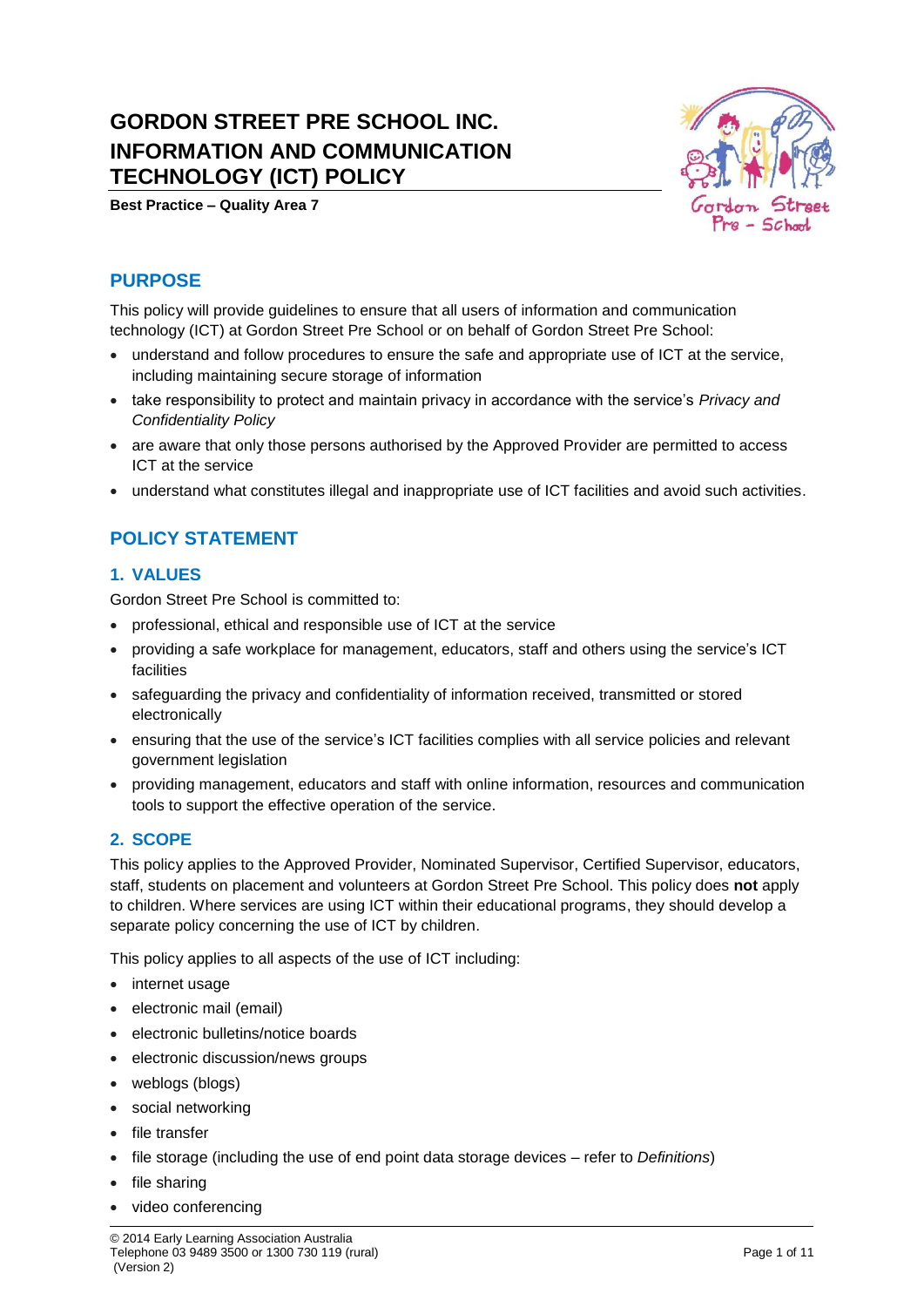- streaming media
- instant messaging
- online discussion groups and chat facilities
- subscriptions to list servers, mailing lists or other like services
- copying, saving or distributing files
- viewing material electronically
- printing material
- portable communication devices including mobile and cordless phones.

## **3. BACKGROUND AND LEGISLATION**

The Victorian Government has funded the provision of ICT infrastructure and support to kindergartens since 2003. This support has included:

- purchase and installation of ICT equipment
- installation and maintenance of internet connection
- provision of email addresses
- training in the use of software and the internet
- help desk support.

The purpose of this support is to:

- establish ICT infrastructure to assist teachers in the development and exchange of learning materials, and in recording children's learning
- contribute to the professional development of kindergarten teachers and assistants, and enhance their access to research in relation to child development
- establish ICT infrastructure that enhances the management of kindergartens and reduces the workload on management committees
- contribute to the sustainability of kindergartens by providing for the better management of records, including budget and finance records (refer to Kindergarten IT Program: <http://www.kindergarten.vic.gov.au/> ).

The ICT environment is continually changing. Early childhood services now have access to a wide variety of technologies via fixed, wireless and mobile devices. While ICT is a cost-effective, timely and efficient tool for research, communication and management of a service, there are also legal responsibilities in relation to information privacy, security and the protection of employees, families and children.

State and federal laws, including those governing information privacy, copyright, occupational health and safety, anti-discrimination and sexual harassment, apply to the use of ICT (refer to *Legislation and standards*). Illegal and inappropriate use of ICT resources includes pornography, fraud, defamation, breach of copyright, unlawful discrimination or vilification, harassment (including sexual harassment, stalking and privacy violations) and illegal activity, including illegal peer-to-peer file sharing.

#### **Legislation and standards**

Relevant legislation and standards include but are not limited to:

- *Broadcasting Services Act 1992 (Cth)*
- *Charter of Human Rights and Responsibilities Act 2006* (Vic)
- *Classification (Publications, Films and Computer Games) Act 1995*
- *Commonwealth Classification (Publication, Films and Computer Games) Act 1995*
- *Competition and Consumer Act 2010* (Cth)
- *Copyright Act 1968* (Cth)
- *Copyright Amendment Act 2006* (Cth)
- *Education and Care Services National Law Act 2010*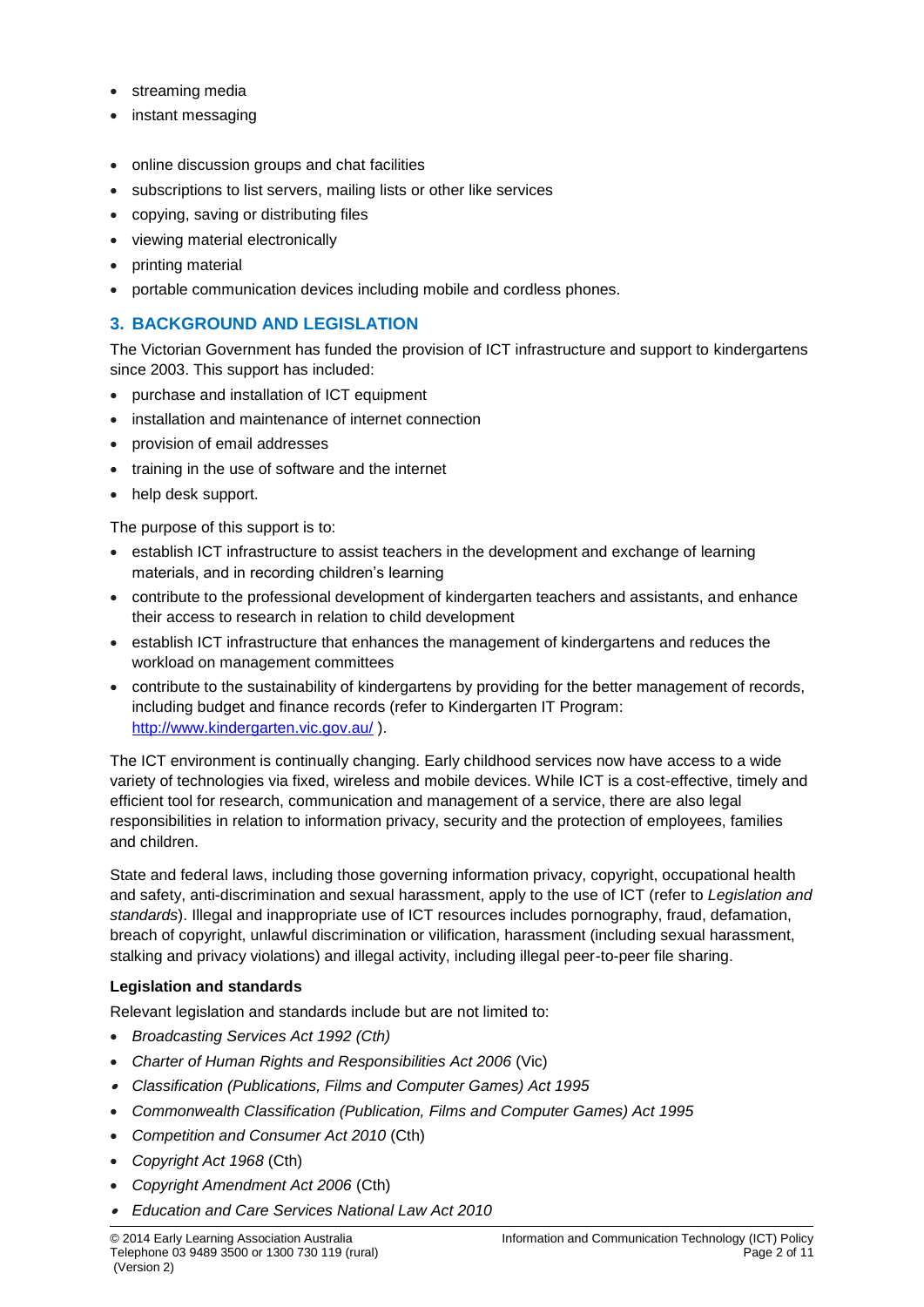- *Education and Care Services National Regulations 2011*
- *Equal Opportunity Act 2010* (Vic)
- *Freedom of Information Act 1982*
- *Health Records Act 2001* (Vic)
- *Information Privacy Act 2000* (Vic)
- *National Quality Standard*, Quality Area 7: Governance and Leadership
- *Occupational Health and Safety Act 2004* (Vic)
- *Privacy Act 1988* (Cth)
- *Privacy and Data Protection Act 2014 (Vic)*
- *Public Records Act 1973* (Vic)
- *Sex Discrimination Act 1984* (Cth)
- *Spam Act 2003* (Cth)
- *Trade Marks Act 1995* (Cth)

The most current amendments to listed legislation can be found at:

- Victorian Legislation Victorian Law Today:<http://www.legislation.vic.gov.au/>
- Commonwealth Legislation ComLaw:<http://www.comlaw.gov.au/>

### **4. DEFINITIONS**

The terms defined in this section relate specifically to this policy. For commonly used terms e.g. Approved Provider, Nominated Supervisor, Regulatory Authority etc. refer to the *General Definitions* section of this manual.

**Anti-spyware:** Software designed to remove spyware: a type of malware (refer to *Definitions*), that collects information about users without their knowledge.

**Chain email:** An email instructing recipients to send out multiple copies of the same email so that circulation increases exponentially.

**Computer virus:** Malicious software programs, a form of malware (refer to *Definitions*), that can spread from one computer to another through the sharing of infected files, and that may harm a computer system's data or performance.

**Defamation:** To injure or harm another person's reputation without good reason or justification. Defamation is often in the form of slander or libel.

**Disclaimer:** Statement(s) that seeks to exclude or limit liability and is usually related to issues such as copyright, accuracy and privacy.

**Electronic communications:** Email, instant messaging, communication through social media and any other material or communication sent electronically.

**Encryption:** The process of systematically encoding data before transmission so that an unauthorised party cannot decipher it. There are different levels of encryption available.

**Endpoint data storage devices:** Devices capable of storing information/data. New devices are continually being developed, and current devices include:

- laptops
- USB sticks, external or removable hard drives, thumb drives, pen drives and flash drives
- iPods or other similar devices
- cameras with USB drive connection
- iPhones/smartphones
- PCI/PC Card/PCMCIA storage cards
- PDAs (Personal Digital Assistants)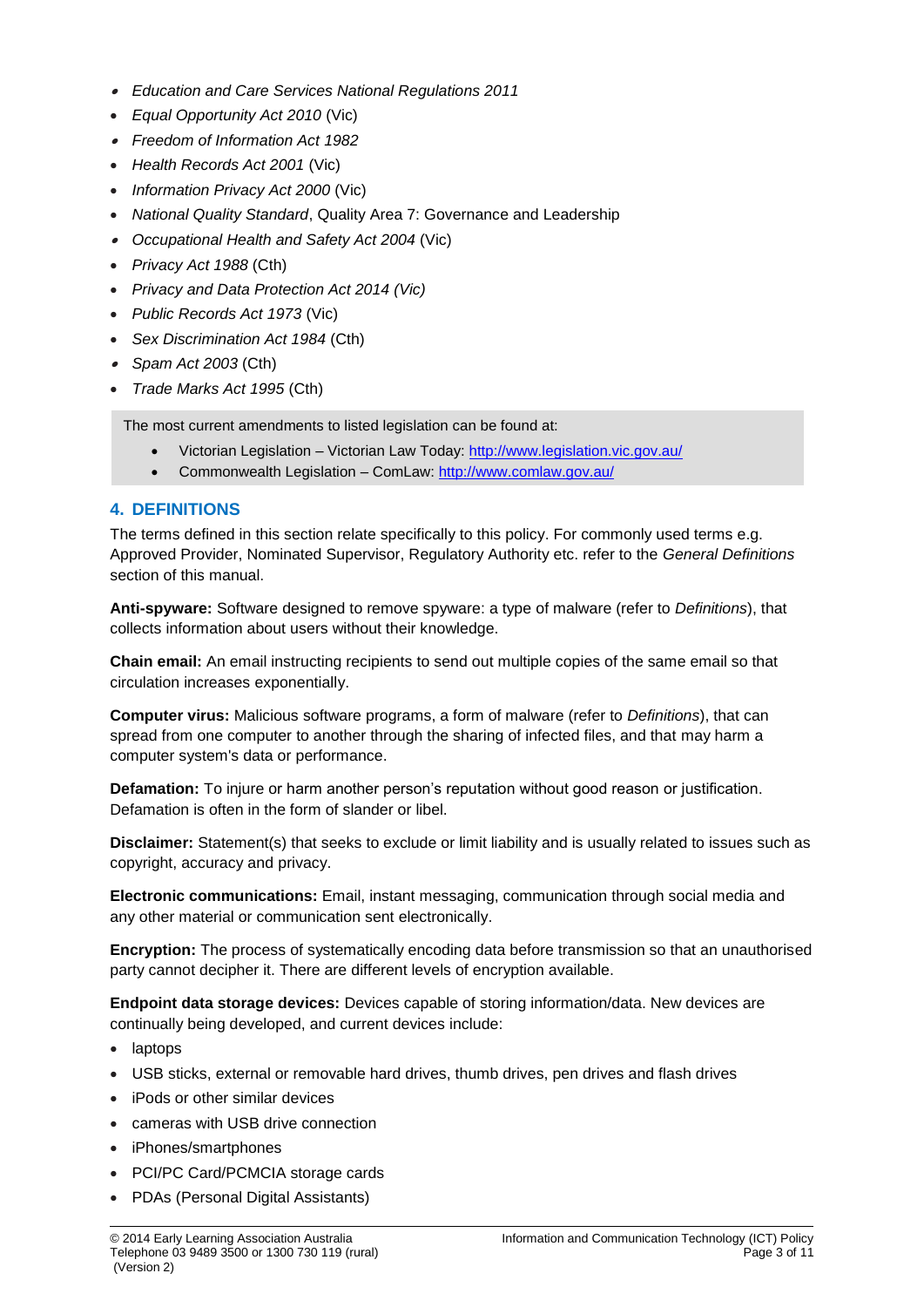• other data-storage devices (CD-ROM and DVD).

**Firewall:** The primary method of keeping a computer/network secure. A firewall controls (by permitting or restricting) traffic into and out of a computer/network and, as a result, can protect these from damage by unauthorised users.

**Flash drive:** A small data-storage device that uses flash memory, and has a built-in USB connection. Flash drives have many names, including jump drives, thumb drives, pen drives and USB keychain drives.

**Integrity:** (In relation to this policy) refers to the accuracy of data. Loss of data integrity may be either gross and evident (e.g. a computer disk failing) or subtle (e.g. the alteration of information in an electronic file).

**Malware:** Short for 'malicious software'. Malware is intended to damage or disable computers or computer systems.

**PDAs (Personal Digital Assistants):** A handheld computer for managing contacts, appointments and tasks. PDAs typically include a name and address database, calendar, to-do list and note taker. Wireless PDAs may also offer email and web browsing, and data can be synchronised between a PDA and a desktop computer via a USB or wireless connection.

**Portable storage device (PSD)** *or* **removable storage device (RSD):** Small, lightweight, portable easy-to-use device that is capable of storing and transferring large volumes of data. These devices are either exclusively used for data storage (for example, USB keys) or are capable of multiple other functions (such as iPods and PDAs).

**Spam:** Unsolicited and unwanted emails or other electronic communication.

**Security:** (In relation to this policy) refers to the protection of data against unauthorised access, ensuring confidentiality of information, integrity of data and the appropriate use of computer systems and other resources.

**USB interface:** Universal Serial Bus (USB) is a widely used interface for attaching devices to a host computer. PCs and laptops have multiple USB ports that enable many devices to be connected without rebooting the computer or turning off the USB device.

**USB key:** Also known as sticks, drives, memory keys and flash drives, a USB key is a device that plugs into the computer's USB port and is small enough to hook onto a key ring. A USB key allows data to be easily downloaded and transported/transferred.

**Vicnet:** An organisation that provides a range of internet services to libraries and community groups (including kindergartens, as part of a government-funded project), including broadband and dialup internet and email access, website and domain hosting, and website design and development. Vicnet delivers information and communication technologies, and support services to strengthen Victorian communities. For more information, visit: [www.kindergarten.vic.gov.au](http://www.kindergarten.vic.gov.au/)

**Virus:** A program or programming code that multiplies by being copied to another program, computer or document. Viruses can be sent in attachments to an email or file, or be present on a disk or CD. While some viruses are benign or playful in intent, others can be quite harmful: erasing data or requiring the reformatting of hard drives.

## **5. SOURCES AND RELATED POLICIES**

#### **Sources**

- *Acceptance Use Policy*, DET Information, Communications and Technology (ICT) Resources: [www.education.vic.gov.au/about/deptpolicies/acceptableuse.htm](http://www.education.vic.gov.au/about/deptpolicies/acceptableuse.htm)
- IT for Kindergartens: [www.kindergarten.vic.gov.au](http://www.kindergarten.vic.gov.au/)
- Organisation for Economic Co-operation and Development (OECD) (2002) *Guidelines for the Security of Information Systems and Networks: Towards a Culture of Security*: [www.oecd.org](http://www.oecd.org/)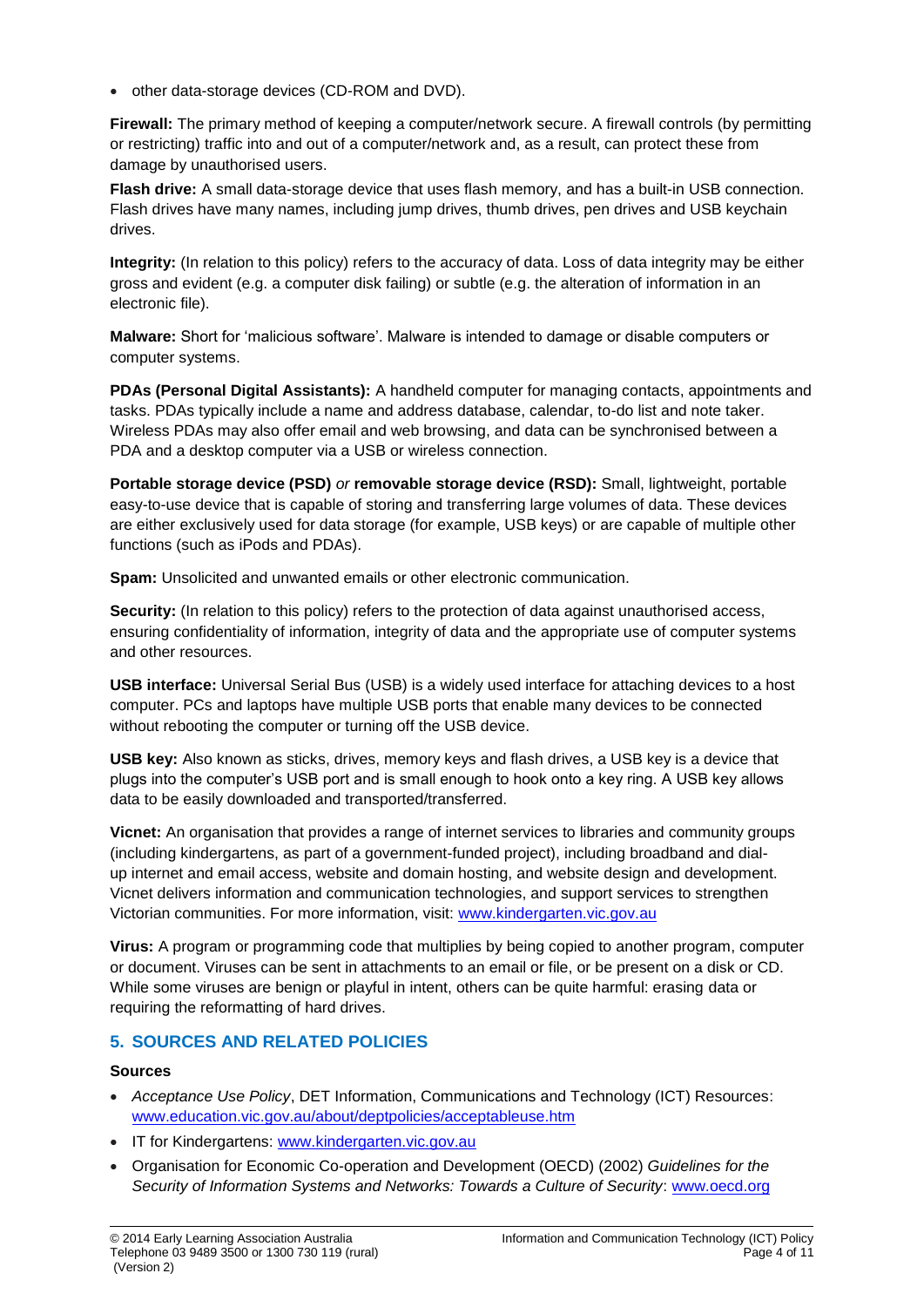#### **Service policies**

- *Code of Conduct Policy*
- *Complaints and Grievances Policy*
- *Curriculum Development Policy*
- *Enrolment and Orientation Policy*
- *Governance and Management of the Service Policy*
- *Occupational Health and Safety Policy*
- *Privacy and Confidentiality Policy*
- *Staffing Policy*

# **PROCEDURES**

#### **The Approved Provider is responsible for:**

- ensuring that the use of the service's ICT complies with all relevant state and federal legislation (refer to *Legislation and standards*), and all service policies (including *Privacy and Confidentiality Policy* and *Code of Conduct Policy*)
- providing suitable ICT facilities to enable educators and staff to effectively manage and operate the service
- authorising the access of educators, staff, volunteers and students to the service's ICT facilities, as appropriate
- providing clear procedures and protocols that outline the parameters for use of the service's ICT facilities (refer to Attachment 1 – Procedures for use of ICT at the service)
- embedding a culture of awareness and understanding of security issues at the service (refer to Attachment 2 – Guiding principles for security of information systems)
- ensuring that effective financial procedures and security measures are implemented where transactions are made using the service's ICT facilities, e.g. handling fee and invoice payments, and using online banking
- ensuring that the service's computer software and hardware are purchased from an appropriate and reputable supplier
- identifying the need for additional password-protected email accounts for management, educators, staff and others at the service, and providing these as appropriate
- identifying the training needs of educators and staff in relation to ICT, and providing recommendations for the inclusion of training in ICT in professional development activities
- ensuring that procedures are in place for the regular backup of critical data and information at the service
- ensuring secure storage of all information at the service, including backup files (refer to *Privacy and Confidentiality Policy*)
- adhering to the requirements of the *Privacy and Confidentiality Policy* in relation to accessing information on the service's computer/s, including emails
- considering encryption (refer to *Definitions*) of data for extra security
- ensuring that reputable anti-virus and firewall software (refer to *Definitions*) are installed on service computers, and that software is kept up to date
- developing procedures to minimise unauthorised access, use and disclosure of information and data, which may include limiting access and passwords, and encryption (refer to *Definitions*)
- ensuring that the service's liability in the event of security breaches, or unauthorised access, use and disclosure of information and data is limited by developing and publishing appropriate disclaimers (refer to *Definitions*)
- developing procedures to ensure data and information (e.g. passwords) are kept secure, and only disclosed to individuals where necessary e.g. to new educators, staff or committee of management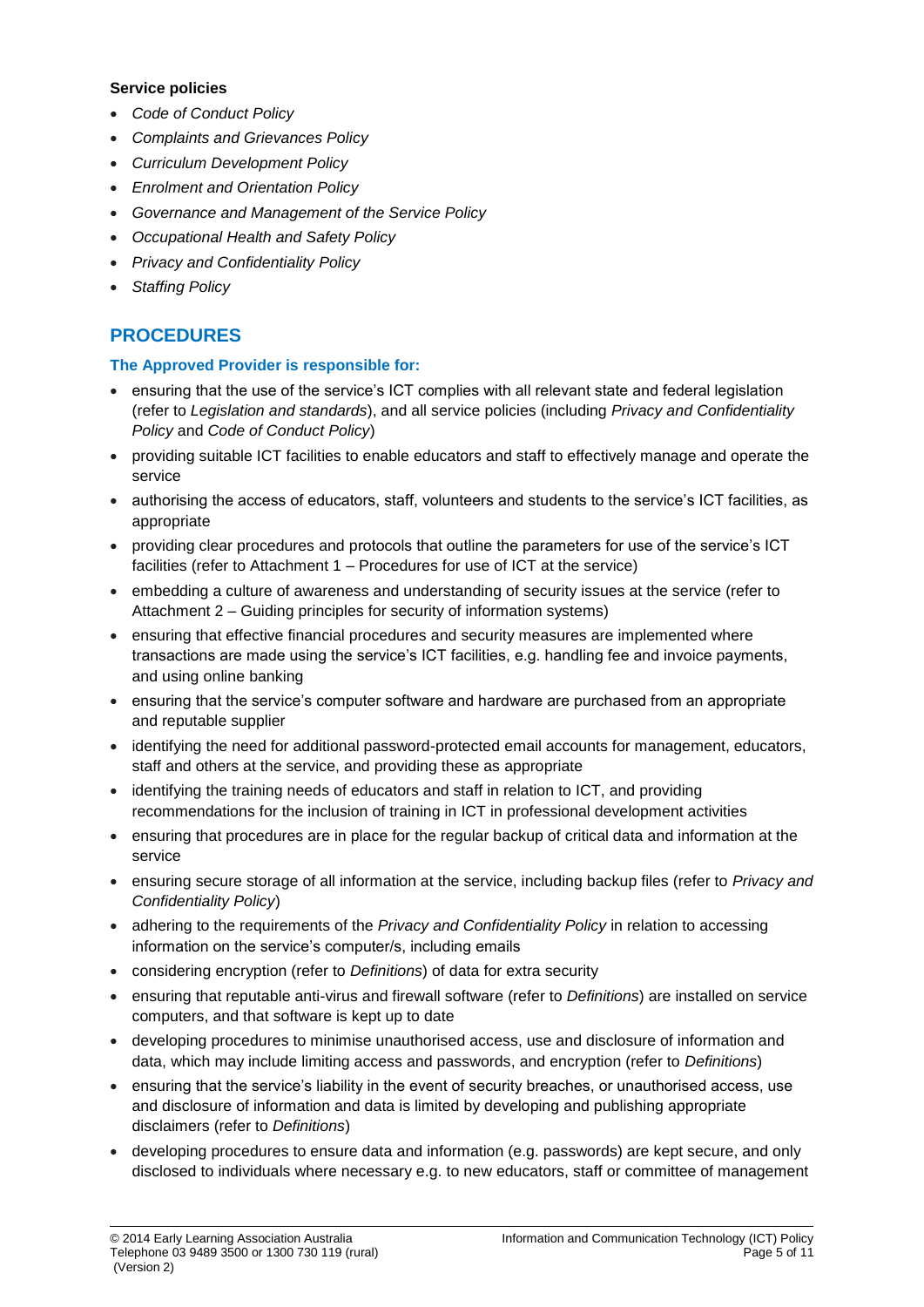- developing procedures to ensure that all educators, staff, volunteers and students are aware of the requirements of this policy
- ensuring the appropriate use of endpoint data storage devices (refer to *Definitions*) by all ICT users at the service
- ensuring that all material stored on endpoint data storage devices is also stored on a backup drive, and that both device and drive are kept in a secure location
- ensuring compliance with this policy by all users of the service's ICT facilities
- ensuring that written permission is provided by parents/guardians for authorised access to the service's computer systems and internet by persons under 18 years of age (e.g. a student on placement at the service) (refer to Attachment 3 – Parent/guardian authorisation for under-age access to Gordon Street Pre-School ICT facilities).

#### **The Nominated Supervisor, All Other Staff and users of ICT are responsible for:**

- complying with all relevant legislation and service policies, protocols and procedures, including those outlined in Attachments 1 and 2
- completing the authorised user agreement form (see Attachment 4)
- keeping allocated passwords secure, including not sharing passwords and logging off after using a computer
- maintaining the security of ICT facilities belonging to Gordon Street Pre-School
- accessing accounts, data or files on the service's computers only where authorisation has been provided
- co-operating with other users of the service's ICT to ensure fair and equitable access to resources
- obtaining approval from the Approved Provider before purchasing licensed computer software and hardware
- ensuring confidential information is transmitted with password protection or encryption, as required
- ensuring no illegal material is transmitted at any time via any ICT medium
- using the service's email, messaging and social media facilities for service-related and lawful activities only
- using endpoint data storage devices (refer to *Definitions*) supplied by the service for service-related business only, and ensuring that this information is protected from unauthorised access and use
- ensuring that all material stored on an endpoint data storage device is also stored on a backup drive, and that both device and drive are kept in a secure location
- notifying the Approved Provider of any damage, faults or loss of endpoint data storage devices
- signing an acknowledgement form upon receipt of a USB or portable storage device (including a laptop) (refer to Attachment 4 – Authorised user agreement)
- restricting the use of personal mobile phones to rostered breaks
- responding only to emergency phone calls when responsible for supervising children to ensure adequate supervision of children at all times (refer to *Supervision of Children Policy*)
- ensuring electronic files containing information about children and families are kept secure at all times (refer to *Privacy and Confidentiality Policy*)
- responding to a privacy breach in accordance with privacy and confidentiality policy.

#### **Parents/guardians are responsible for:**

- reading and understanding this *Information and Communication Technology (ICT) Policy*
- complying with all state and federal laws, the requirements of the *Education and Care Services National Regulations 2011*, and all service policies and procedures
- maintaining the privacy of any personal or health information provided to them about other individuals e.g. contact details.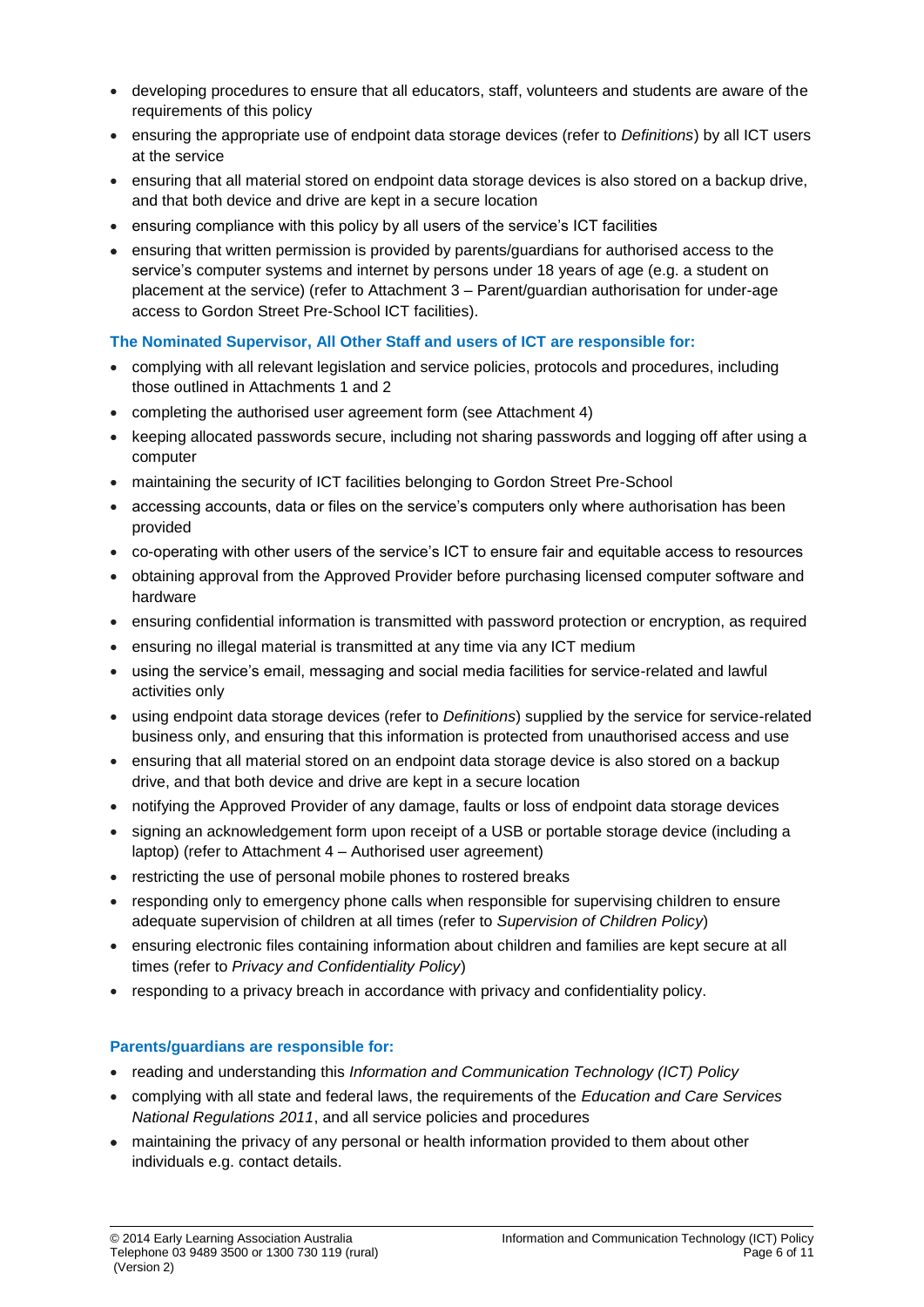**Volunteers and students, while at the service, are responsible for following this policy and its procedures.**

# **EVALUATION**

In order to assess whether the values and purposes of the policy have been achieved, the Approved Provider will:

- regularly seek feedback from everyone affected by the policy regarding its effectiveness
- monitor the implementation, compliance, complaints and incidents in relation to this policy
- keep the policy up to date with current legislation, research, policy and best practice
- revise the policy and procedures as part of the service's policy review cycle, or as required
- notify parents/guardians at least 14 days before making any changes to this policy or its procedures.

# **ATTACHMENTS**

- Attachment 1: Procedures for use of ICT at the service
- Attachment 2: Parent/guardian authorisation for under-age access to the Gordon Street Pre School ICT facilities
- Attachment 3: Authorised user agreement

# **AUTHORISATION**

This policy was adopted by the Approved Provider of Gordon Street Pre School on 28<sup>th</sup> August 2019.

# REVIEW DATE: **28 TH AUGUST 2021**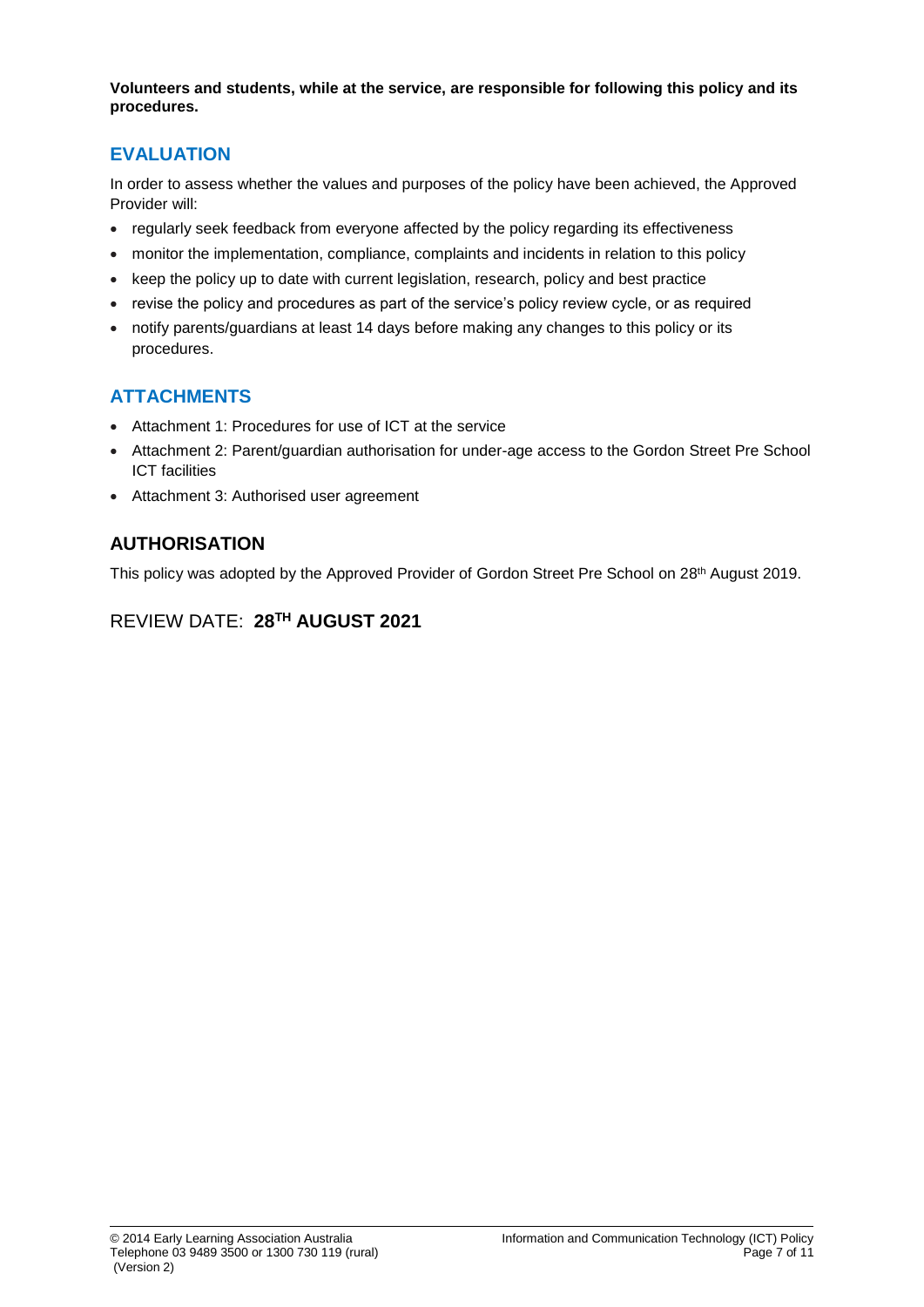# **ATTACHMENT 1 Procedures for use of ICT at the service**



#### **EMAIL USAGE**

- Content of emails and email addresses must always be checked before sending.
- When sending emails to multiple recipients, care should be taken to avoid the inappropriate disclosure of email addresses to a whole group of recipients; blind copying (BCC) should be used where appropriate.
- Always include a subject description in the subject line.
- Always include a disclaimer (refer to *Definitions*) which is common to all users, on emails to limit liability.
- Be cautious about opening files or launching programs that have been received as an attachment via email from the email itself. Instead, save an attachment to disk and scan with anti-virus software before opening, and keep an eye out for unusual filenames.
- Never open emails if unsure of the sender.
- Check email accounts on a regular basis and forward relevant emails to the Approved Provider or appropriate committee members/staff.
- Remove correspondence that is no longer required from the computer quarterly.
- Respond to emails as soon as is practicable.

### **UNACCEPTABLE/INAPPROPRIATE USE OF ICT FACILITIES**

Users of the ICT facilities (and in particular, the internet, email and social media) provided by Gordon Street Pre School must not:

- create or exchange messages that are offensive, harassing, obscene or threatening
- create, copy, transmit or retransmit chain emails (refer to *Definitions*), spam (refer to *Definitions*) or other unauthorised mass communication
- use the ICT facilities as a platform to gain unauthorised access to other systems
- carry out activities that are illegal, inappropriate or offensive to fellow employees or the public. Such activities include, but are not limited to, hate speech or material that ridicules/discriminates against others on the basis of race, nationality, creed, religion, ability/disability, gender or sexual orientation
- use the ICT facilities to access, download, create, store or distribute illegal, offensive, obscene or objectionable material (including pornography and sexually explicit material). It will not be a defence to claim that the recipient was a consenting adult
- use the ICT facilities to make any personal communication that could suggest that such communication was made in that person's official capacity as an employee or volunteer of Gordon Street Pre School
- conduct any outside business or engage in activities related to employment with another organisation
- play games
- assist any election campaign or lobby any government organisation
- exchange any confidential or sensitive information held by Gordon Street Pre School unless authorised as part of their duties
- publish the service's email address on a 'private' business card
- harass, slander, intimidate, embarrass, defame, vilify, seek to offend or make threats against another person or group of people
- breach copyright laws through making copies of, or transmitting, material or commercial software.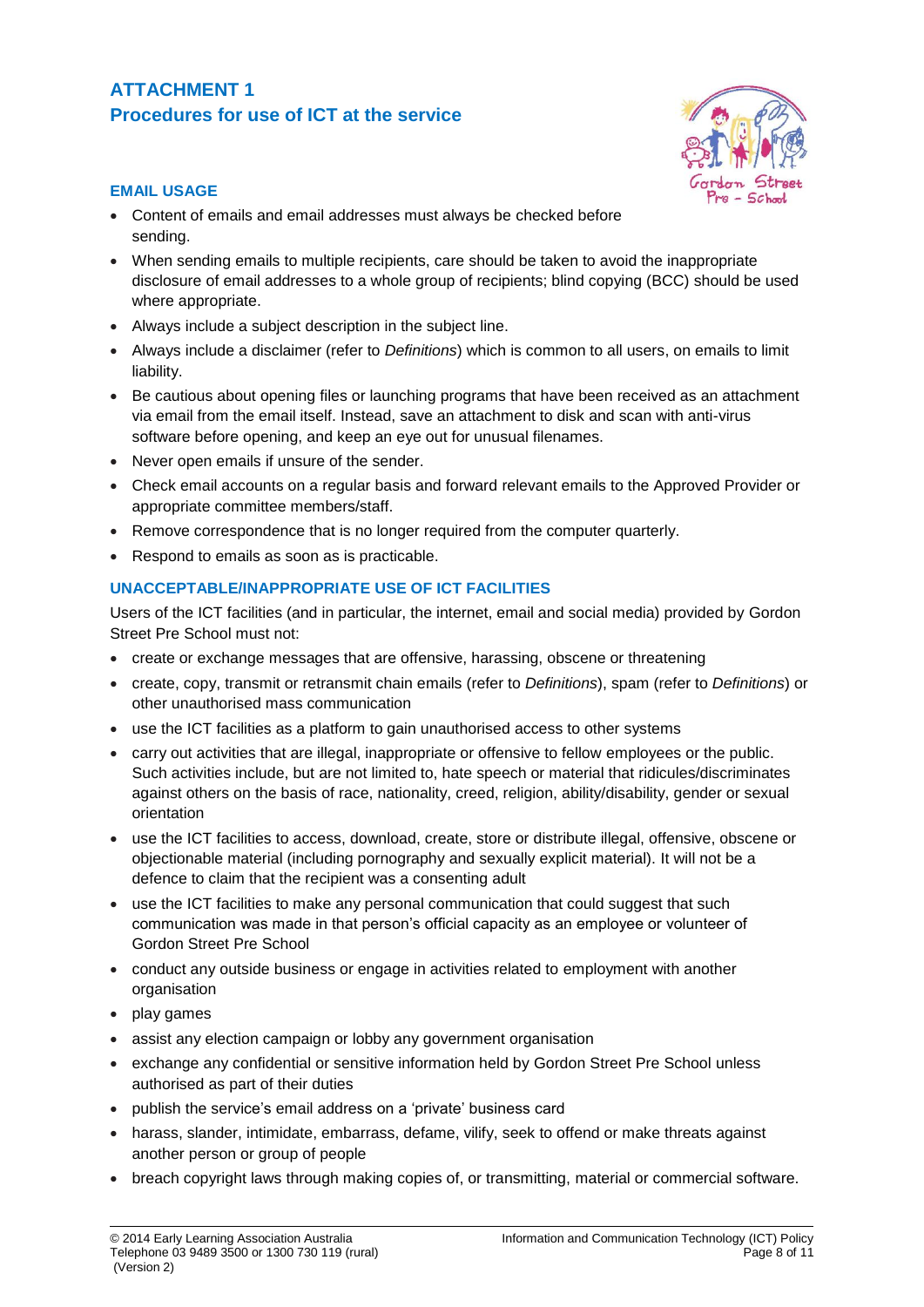#### **INFORMATION STORED ON COMPUTERS**

- Computer records containing personal, sensitive and/or health information, or photographs of children must be stored securely so that privacy and confidentiality is maintained. This information must not be removed from the service without authorisation, as security of the information could be at risk (refer to *Privacy and Confidentiality Policy*).
- Computer records containing personal, sensitive and/or health information, or photographs of children may need to be removed from the service from time-to-time for various reasons, including for:
	- − excursions and service events (refer to *Excursions and Service Events Policy*)
	- − offsite storage, where there is not enough space at the service premises to store the records.

In such circumstances, services must ensure that the information is transported, handled and stored securely so that privacy and confidentiality is maintained at all times.

- Computer users are not to view or interfere with other users' files or directories, knowingly obtain unauthorised access to information or damage, delete, insert or otherwise alter data without permission.
- Ensure all material stored on an endpoint data storage device is also stored on a backup drive, and that both device and drive are kept in a secure location.

### **BREACHES OF THIS POLICY**

- Individuals who use ICT at the service for unlawful purposes may be liable to criminal or civil legal action. This could result in serious consequences, such as a fine, damages and/or costs being awarded against the individual, or imprisonment. The Approved Provider will not defend or support any individual using the service's ICT facilities for an unlawful purpose.
- The service may block access to internet sites where inappropriate use is identified.
- Employees who fail to adhere to this policy may be liable to counselling, disciplinary action or dismissal.
- Management, educators, staff, volunteers and students who fail to adhere to this policy may have their access to the service's ICT facilities restricted/denied.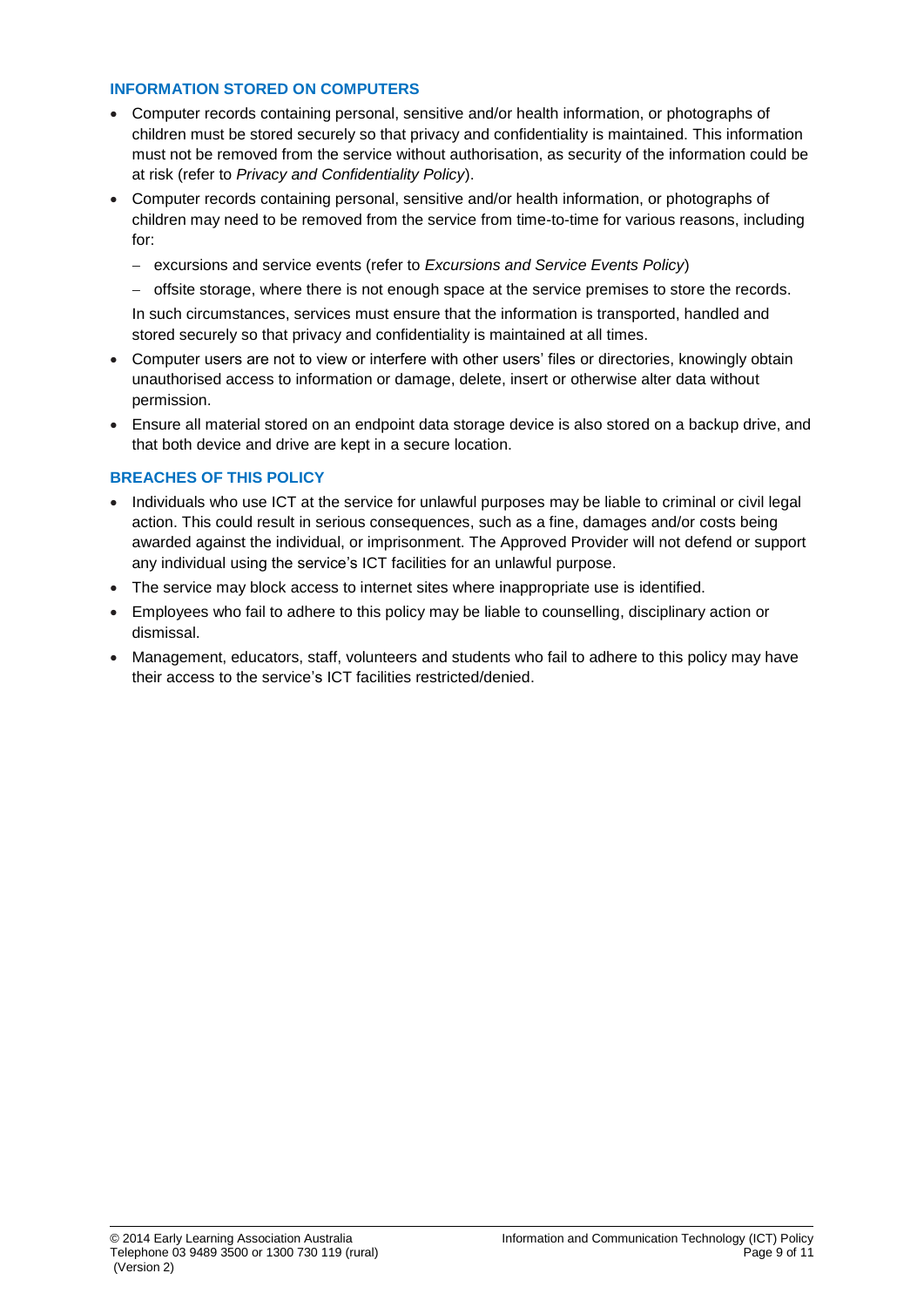| <b>ATTACHMENT 2</b><br>Parent/guardian authorisation for under-age access to the<br><b>Gordon Street Pre School ICT facilities</b>                                                                                                                                                                       |      |  |
|----------------------------------------------------------------------------------------------------------------------------------------------------------------------------------------------------------------------------------------------------------------------------------------------------------|------|--|
|                                                                                                                                                                                                                                                                                                          |      |  |
|                                                                                                                                                                                                                                                                                                          |      |  |
|                                                                                                                                                                                                                                                                                                          |      |  |
| I have read the Gordon Street Pre School Information and Communication Technology (ICT) Policy<br>and agree to the conditions of use of the service's ICT facilities for the above-named student.<br>I also understand that Gordon Street Pre School provides no censorship of access to ICT facilities. |      |  |
|                                                                                                                                                                                                                                                                                                          |      |  |
| Signature (student)                                                                                                                                                                                                                                                                                      | Date |  |
| Signature (parent/guardian)                                                                                                                                                                                                                                                                              | Date |  |